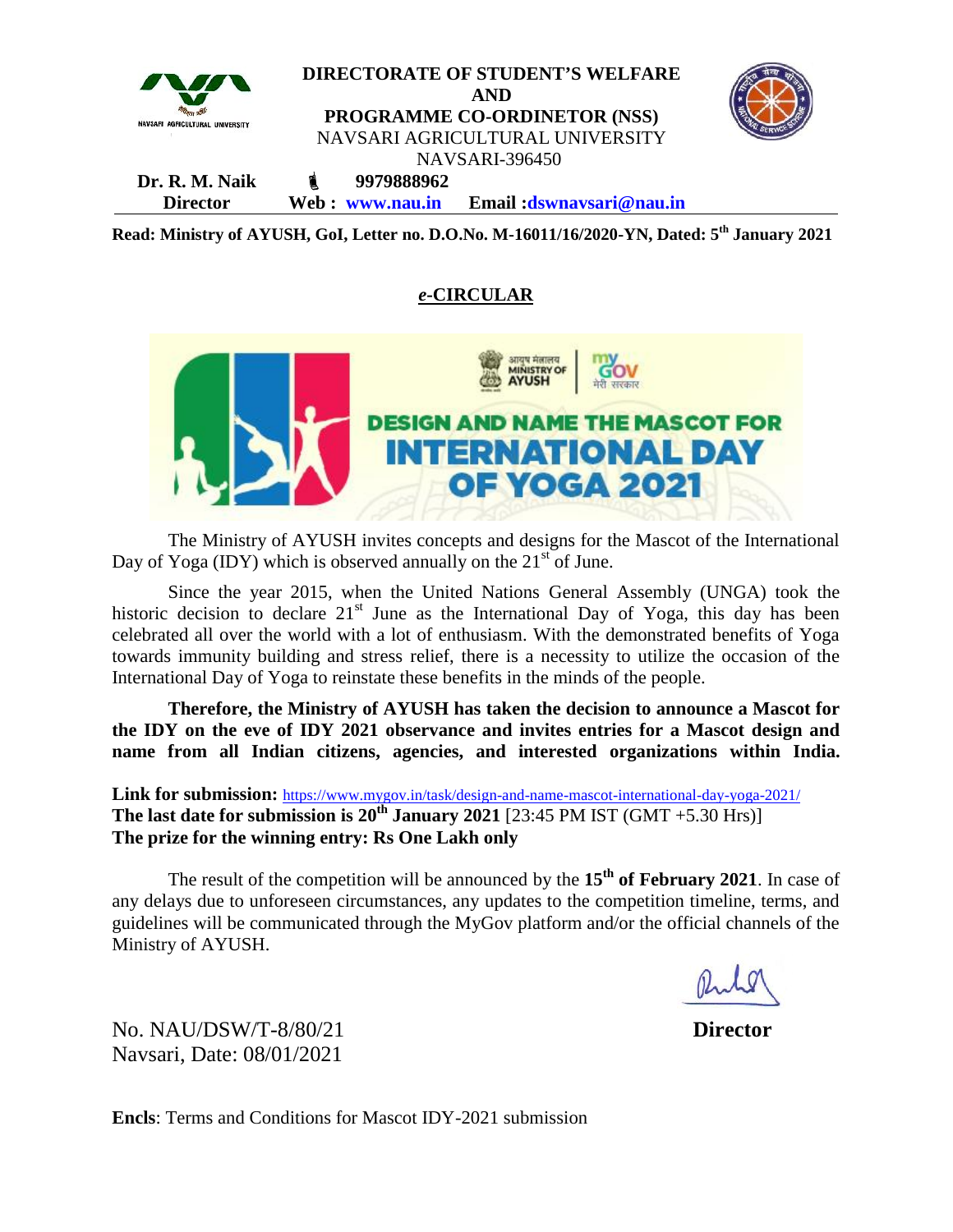

CC Let us join this mass movement towards Surajya, Realise the hopes and aspirations of the people and take India to greater heights!  $\rightarrow$ 

## Terms and Conditions

By participating in the competition, participants agree to be bound by, and are deemed to have read and understood the following and any other terms and conditions released by the Contest organizers.

- 1. The Competition will be open for submissions from date of posting on MyGov platform till the 23.59.59 HRS IST 20.01.2021
- 2. The Competition is open to all Indian citizens, agencies, or organizations within India.
- 3. All entries for the Competition must be submitted on https://www.mygov.in/ Entries submitted through any other medium/mode will not be considered as valid entries, and therefore be evaluated.
- 4. All entries submitted as a part of the Competition would be the intellectual property of the Ministry of AYUSH, Government of India and the Competition participants forego any right over it.
- 5. The prize-winning design of the Mascot is meant to be used by the Ministry of AYUSH, Government of India for promotional and display purposes, and also for any other initiative as may be deemed appropriate by the Ministry.
- 6. The entries including the Mascot name and design must not contain any provocative, objectionable, or inappropriate content. Any such entries found in violation of these guidelines will be automatically disqualified upon the discretion of the Ministry.
- 7. Please note that the design proposed for the Mascot must be original and should not violate any provisions of the Indian Copyright Act, 1957.
- 8. The participant must be the same person who has conceptualized the design for the Mascot, and any instances of plagiarism will not be tolerated. If found in violation, participants may be penalized as per law.
- 9. The Ministry does not bear any responsibility for copyright violations or infringement of intellectual property rights carried by the participants.
- 10. Participants should make sure that their MyGov profile is accurate and updated as the information provided will be used by the Ministry for further communications. This includes details such as name, photo, phone number, email address, and any other such information. Entries for incomplete profiles may not be considered for evaluation upon the discretion of the Ministry.
- 11. The Ministry reserves the right to cancel or amend all or any part of the Competition and/or the Terms and Condition, and the Evaluation Criteria. Any changes to the terms and guidelines governing the Competition will be updated/posted on the MyGov platform and/or official Ministry communication channels. Participants bear the responsibility to keep themselves informed of any such changes and updates.
- 12. The participants represent and warrant that they will comply with all applicable Indian laws. The participant shall not disclose and/or use any information, if by doing so is in violation of any obligation under antitrust law and/or confidentiality.
- 13. By registering for participation in the Competition, the participant warrants that,
	- a. They have complied with the Terms and Conditions, and any other accompanying competition guidance's.
	- b. Competition entries are original including the name and the mascot design.
	- c. Their entry does not infringe upon any intellectual property rights and copyrights.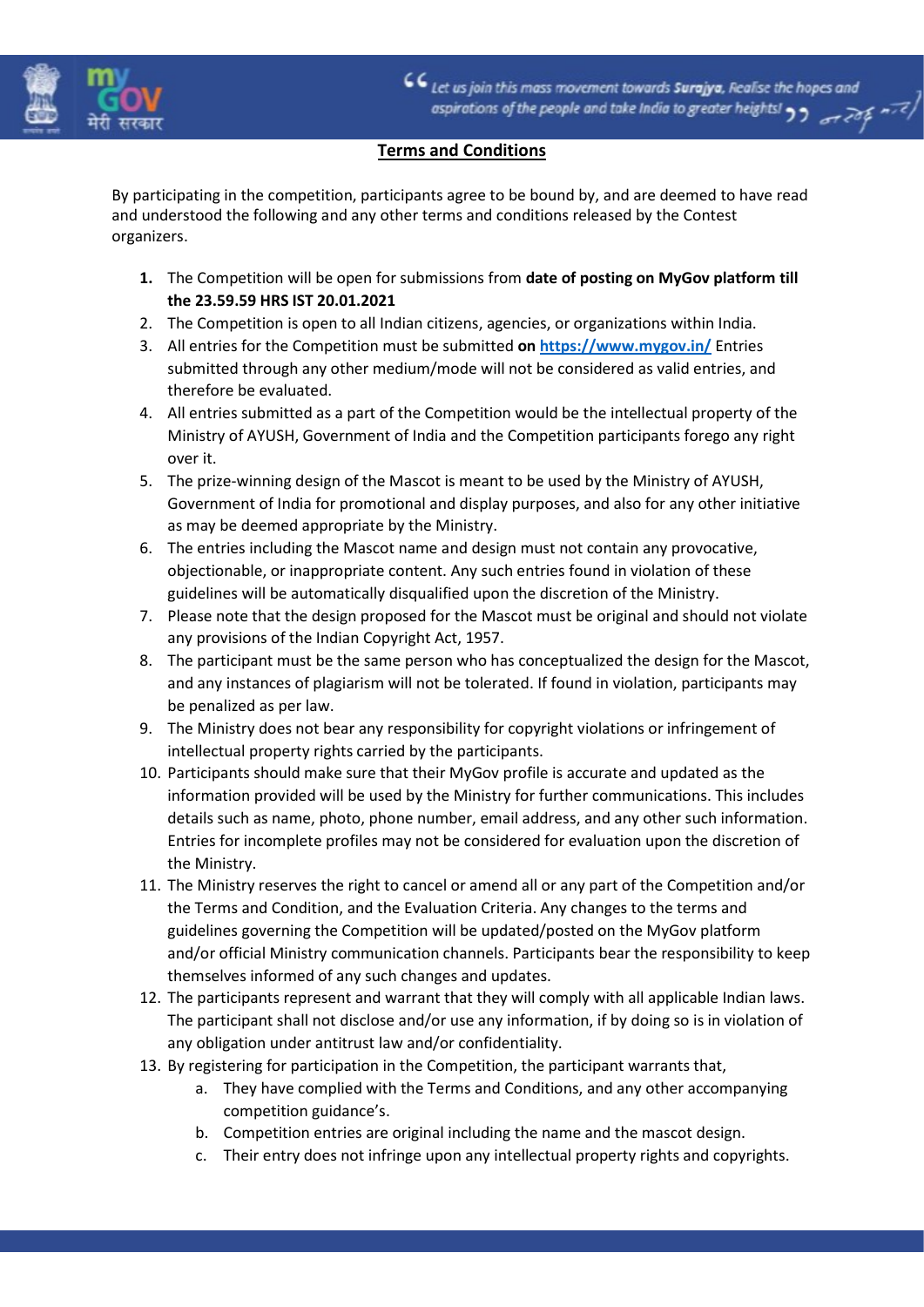

- d. Any current employer and/or learning institution that participant is employed by or enrolled with would have any claim on the entry submitted.
- e. The Ministry reserves the right to reject any entry based on its discretion.
- f. The Ministry accepts no responsibility for any damages, loss, or injury of ay kind suffered by any of the participants in entering the Competition, including as a result of the participant winning or not winning the prize.
- g. The Ministry will not be held responsible if the participants are not able to upload their entries on the MyGov portal before the last date and time of submission for any reason whatsoever.
- h. Entries must be made by the closing date and in a manner consistent with the Competition guidelines. Failure to do so will result in disqualification.
- i. Multiple submissions of entries by the same participant will not be considered. Only the first submission by a participant would be considered for the purposes of the Competition.
- j. The selected entry will be awarded a cash prize of Rs 1,00,000 / ( One lakh only). Best ten entries would be provided with appreciation letters.
- k. The results of the Competition will be declared on the MyGov portal and through the official communication channels of the Ministry.

## Submission Guidelines

- 1. Participants should provide a name for the Mascot along with a brief rationale for the name.
- 2. Participants should upload the Mascot design in JPEG/PNG/SVG format only. Pictures of any caricatures or hand-drawn concepts can be uploaded using the same process.
- 3. The shortlisted entries for evaluation may be required to submit the design in an editable and open file format.
- 4. Participants should not imprint, watermark, or mention any personal identifiers such as name or any other details on the uploaded entries.
- 5. A small description should be provided to explain the Mascot concept and rationale.
- 6. The fill size should not exceed 2 MB with maximum 4 images.

## Evaluation Criteria

- 1. All entries and submissions will be assessed for award by the Selection and Evaluation Committee instituted by the Ministry.
- 2. Entries will be judged on the bases of creativity, originality, composition, simplicity, visual impact, and on how well they communicate and promote the International Day of Yoga brand.
- 3. The decision of the Selection and Evaluation Committee will be final and binding on all participants, and no clarification would be issued to any participants for any of the decisions undertaken.
- 4. The Ministry would have the right over all entries for usage in a way felt appropriate by it. The participants would have no right or claim on the submitted entries.
- 5. Any legal proceedings arising out of the competition shall be subject to jurisdiction of Delhi.